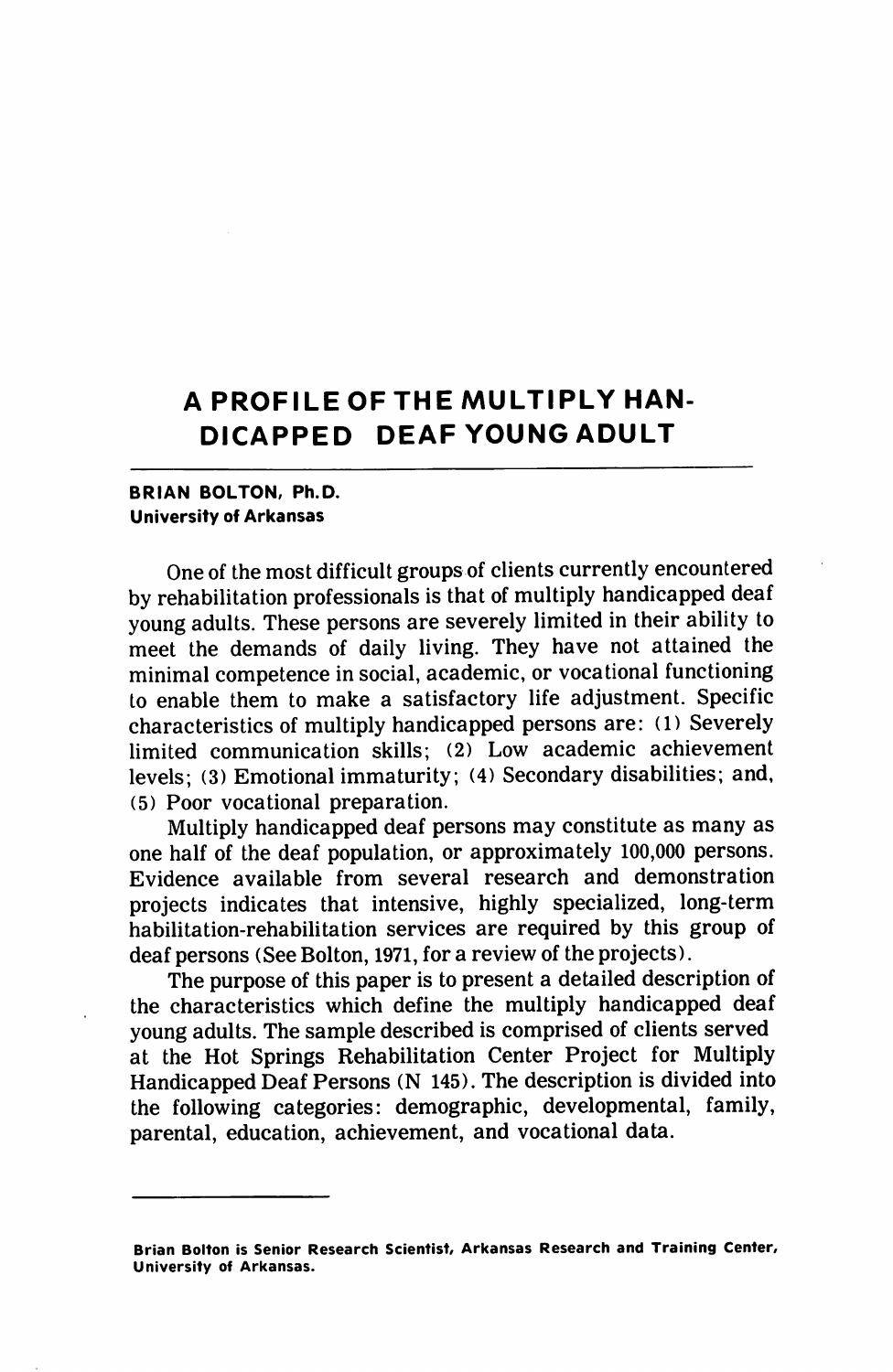- I. Demographic
- 1. Age: 16-20 (  $\%$  ), 21-25 (22\%), 26+ (  $\%$  )
- 2. Sex: Male (72%)
- 3. Race: White (73%), Negro (21%), other (6%)
- 4. Onset of deafness: at birth (80%)
- 5. Marital Status: Single (100%)
- 6. Residence: Lives with parents (95%)
- II. Developmental
- 1. Walked at: 7-12 Mos. (43%), 13-18 (40%), 19+  $(17%)$
- 2. Rate of learning: Good (48%), Fair (39%), Poor  $(13%)$
- 3. General disposition: Good (54%), Fair (27%), Poor (19%)
- 4. Relationship with mother: Good (84%), Fair (11%), Poor (5%)
- 5. Relationship with father: Good (77%), Fair (15%), Poor (8%)
- 6. Relationship with siblings: Good (79%), Fair (17%), Poor (4%)
- 7. Relationship with age mates: Good (74%), Fair (19%), Poor (7%)
- 8. Age began school: 3-5 years  $(27<sub>q<sub>0</sub></sub>)$ , 6 years  $(40\%)$ , 7 years plus (33%)
- 9. Secondary disability: (34%)
- 10. Tertiary disability: (12%)
- III. Family
- 1. Behavior at home: Good (72%), Fair (25%), Poor  $(3 \, \phi)$
- 2. Helps with family work: (92%)
- 3. Cares for personal needs: (100%)
- 4. Can get around community alone: (92%)
- 5. Family residence: Owns home (70%)
- IV. Parental
- 1. Mother's attitude toward client: Accepting (91%), Rejecting (9%)
- 2. Father's attitude toward client: Accepting  $(83\%)$ , Rejecting (17%)
- 3. Father's occupation: Professional, technical, skilled (21%), semiskilled, unskilled (64%), unemployed (15%)

8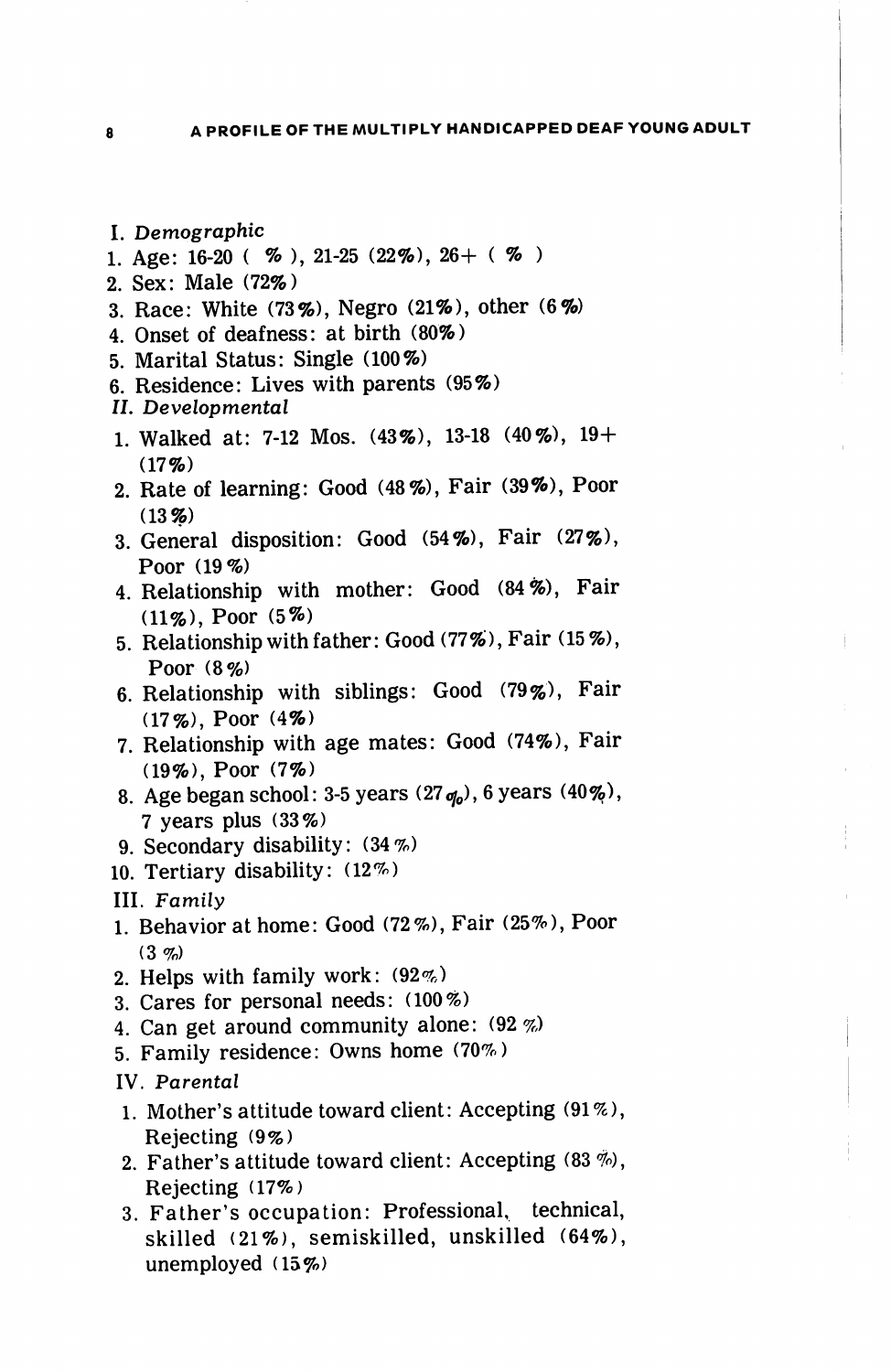#### A PROFILE OF THE MULTIPLY HANDICAPPED DEAF YOUNG ADULT

- 4. Mother's occupation: Professional, technical, skilled (8%), semiskilled, unskilled (29%), homemaker (61%), unemployed (2%)
- 5. Father's education:Did not complete high school (59%), high school graduate or more (41%)
- 6. Mother's education:Did not complete high school (62%), high school graduate (38%)
- 7. Father deaf: (4%)
- 8. Mother deaf: (4%)
- 9. Child grew up with both parents (81%)
- 10. Parents marital adjustment during child's development: Good (76%), Fair (14%), Poor  $(10 \%)$
- 11. Ability of child to communicate with parents: Good (52%), Fair (40%), Poor (8%)
- 12. Parental cooperation with educational program: Supportive  $(60 \%)$ , Neutral  $(31 \%)$ , Detrimental (9%)
- V. Education
	- 1. School attended: State residential (80%), publicspecial classes (13%) other (7%)
	- 2. Total years in school: 9 or more (78%), 13 or more  $(22.9)$
	- 3. Termination status: Completed program (51%), voluntary dropout (18%), administrative discharge (31%)
	- 4. Type of diploma: Academic (12%), vocational (19%), attendance (16%), none (53%)
	- 5. Performance in terms of ability: Good (22 %), Fair (57%), Poor (21%)
	- 6. Motivation for learning: Good  $(23\%)$ , Fair  $(47\%)$ , Poor (30%)
	- 7. Behavior in class: Good (42%), Fair (45%), Poor  $(13\%)$
	- 8. Relationships with other students: Good (46%), Fair (43%), Poor (11%)
	- 9. Relationships with staff: Good (50%), Fair (43%), Poor (7%)
- 10. Dormitory conduct: Good (44 %), Fair (44%), Poor  $(12\%)$
- 11. Age at leaving school: 16 years plus (85%)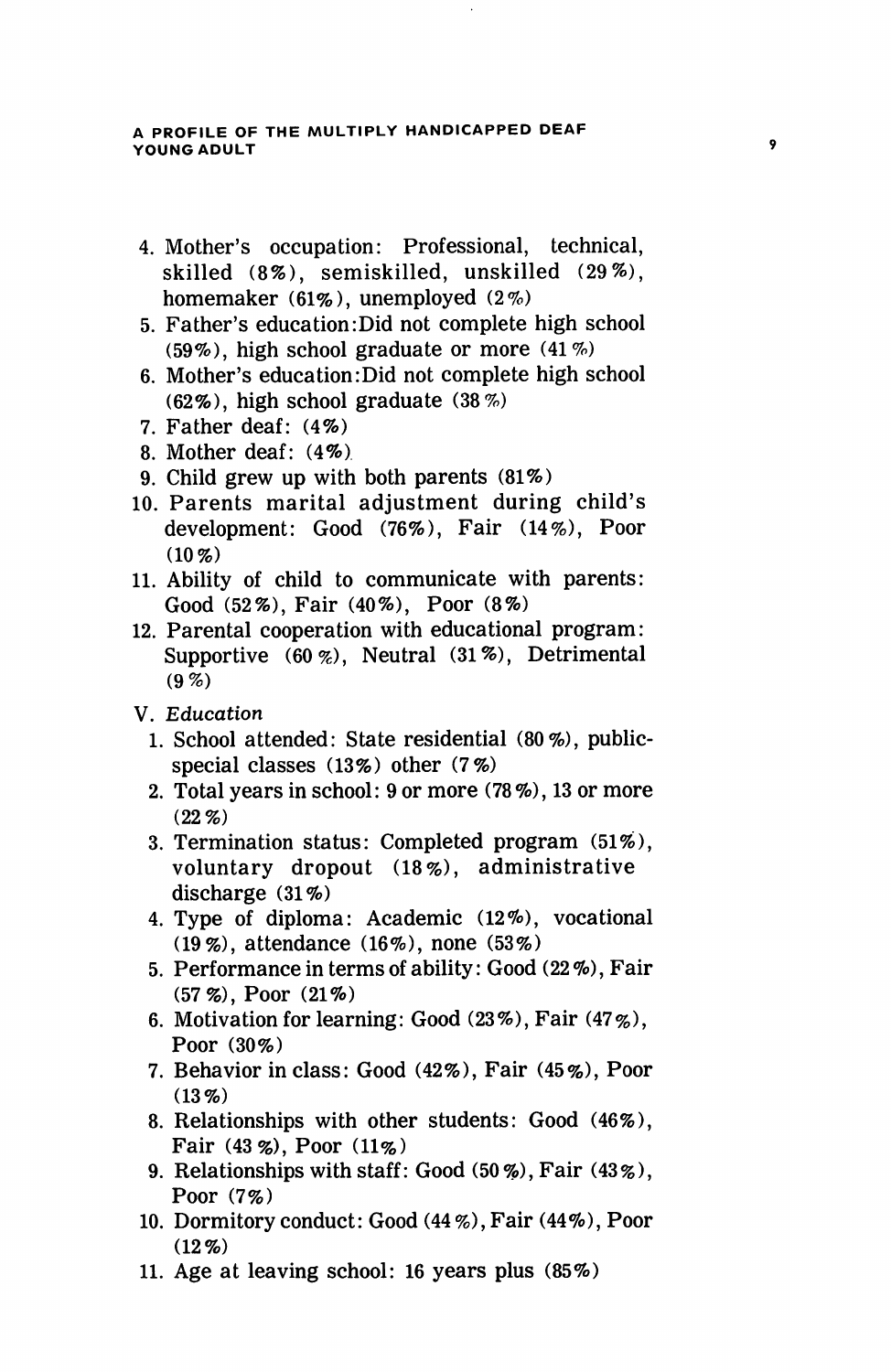## VI. Achievement

- 1. WAIS Performance IQ: Below 80 (21%), 80-99 (43%), 100-120 (31%)
- 2. Academic skills: (Reading, language, and arith metic) Median grade-level of third, with 10 percent at or above fifth grade.
- 3. Communication:

(a) Speech: Good (15%), Fair (7%), Poor (78%) (b) Speech reading: Good (23%), Fair (12%), Poor (65%)

(c) Manual: Good (24%), Fair (48%), Poor (28%) (d) General ability to express oneself: Good

(24%), Fair (50%), Poor (26%)

#### VII. Vocational

- 1. Previous work experience: 59% (only 33%held full-time jobs)
- 2. Previous training: (60%)
- 3. Previous DVR services: (48%)
- 4. Definite vocational goal: (35%)

The descriptive statistics outlined above thoroughly sub stantiate the five-part definition of the multiply handicapped deaf young adult:

- 1. Severely limited communication skills: reading and language abilities were equivalent to the average hearing third grader; the oral skills of more than two-thirds of the sample were rated poor; only one-fourth of the sample was rated as possessing good manual skills.
- 2. Low academic achievement levels: the average achievement level for this sample was third grade, with only one tenth at the fifth grade or above.
- 3. Emotional immaturity: almost all clients were dependent on their parents and lived at home; none were married; four-fifths of the sample had been sheltered at state residential schools where their overall performance and behavior was generally rated fair.
- 4. Secondary disabilities: fully one-third of the sample possessed secondary disabling conditions.